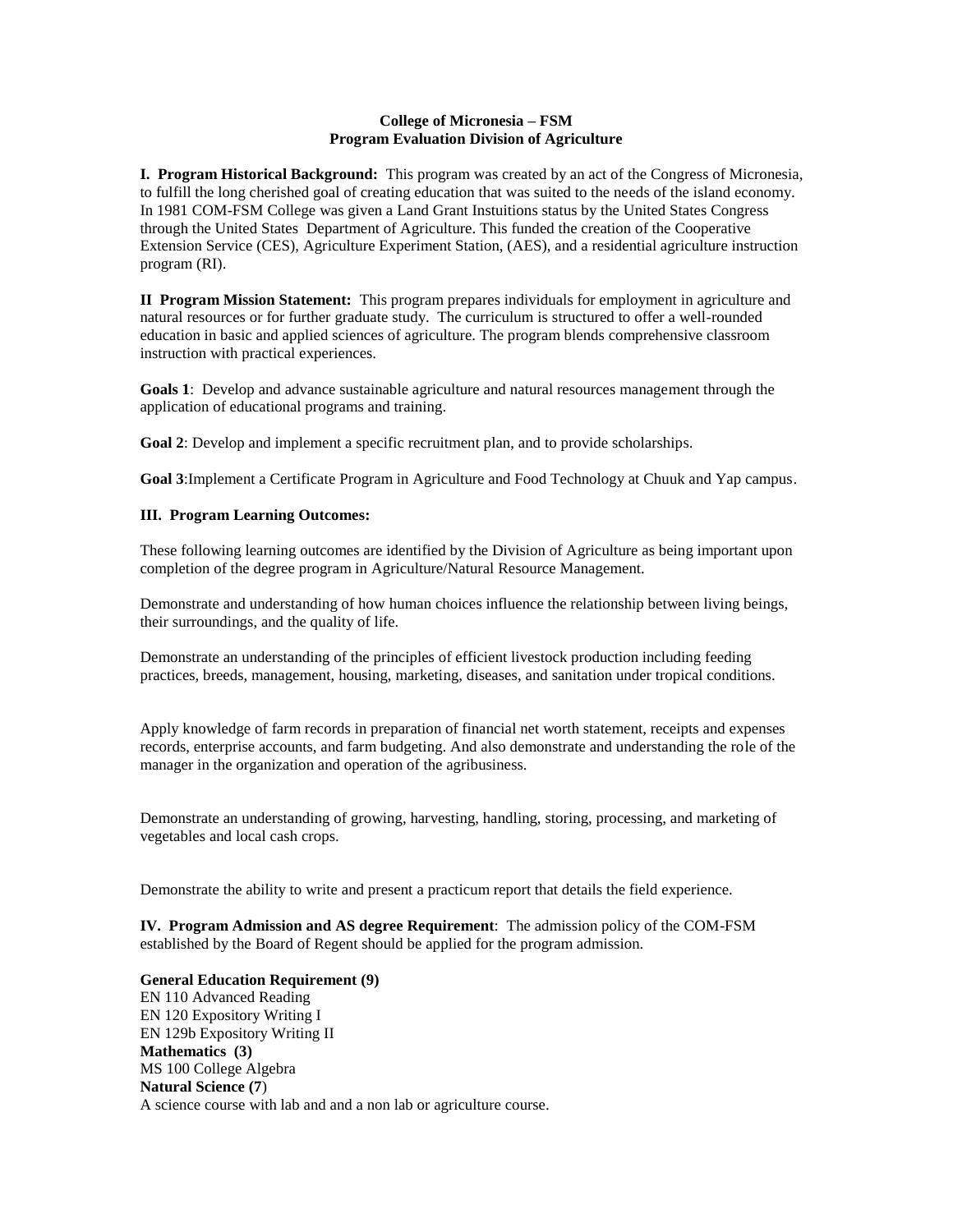| Social Science (3)                   |
|--------------------------------------|
| SS 150 History                       |
| Computer (3)                         |
| CA computer literacy                 |
| <b>Physical Education</b>            |
| PE course                            |
| Humanities (3)                       |
| Any course in Art, Music, History    |
| Literature, Philosophy, or Language. |
| <b>Major Requirement (21)</b>        |
| Introduction to Agriculture          |
| Crop Science                         |
| Animal Scienc                        |
| Food Science                         |
| Agriculture Project Management       |
| <b>Field Experience</b>              |

### **V. Program Required Course Describtions**

#### **AG 084 Basic Crop Production (4)**

This course is designed to provide students with the basic principles of plant-soilclimate

relationship, various stages of pre-planting, planting, vegetable growth, fruit seed growth,

harvesting and marketing.

### **AG 086 Micropropagation and Nursery Practices (4)**

Introduces the basic principles and skills regarding techniques, practices and procedures of plant

tissue culture (micropagation), asepsis, laboratory plan, equipment and facilities, and green

house growing.

### **AG 088 Landscaping (3)**

Designed to prepare students to work in either private or public sectors with basic skills and

knowledge in style, design, identification of local ornamental, turf management, nursery

propagation practices and maintenance.

### **AG 090 Principles of Food Processing (3)**

Introduces the students to the fundamentals of food preparation and the relationship between

the scientific principles and cooking procedures.

### **AG 092 Swine and Poultry Production (3)**

Introduces the basic skills and principles of swine and poultry production including breed

selection, feed, housing, management, and animal health.

### **AG 094 Farm Management and Marketing (3)**

Introduces the basic economic concepts, government policies as they relate to farm production

and marketing, prepare, analyze and interpret farm records and account, techniques and

management of farm business.

**AG 096 Field Internship (5)**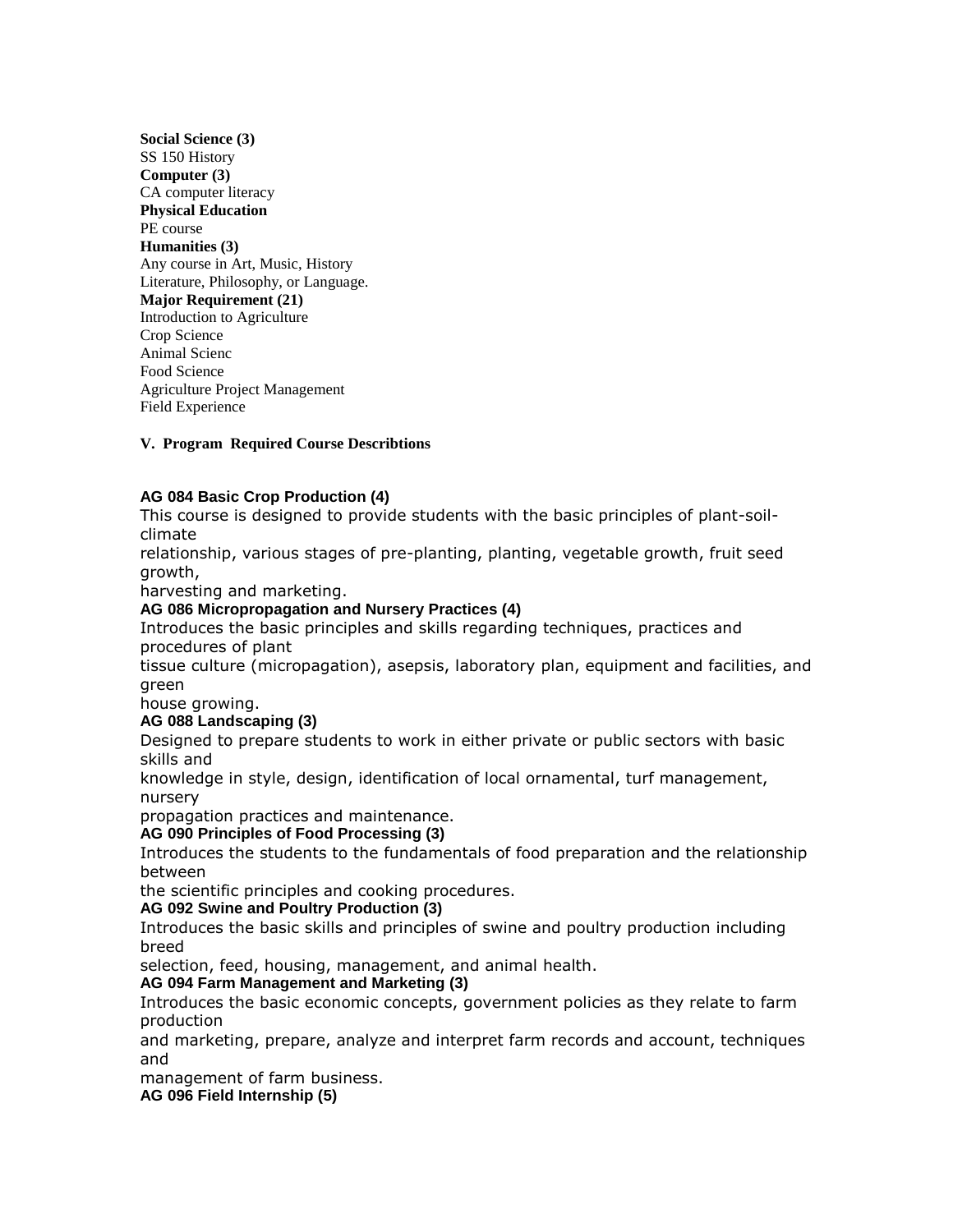Designed to give the student field experience with a cooperating supervisor from either

government or private agricultural organization. This is for students who are in the last semester

of the certificate program.

## **AG 101 Introduction to Agriculture (3)**

Provides an orientation to agricultural careers and the agriculture major by laying down the basic

principles of vegetable gardening, animal husbandry, aquaculture, forestry, soil science, soil and

water conservation, pest management, nutrition, marketing, and extension. **AG 110 Crop Production w/lab (4)**

## Prerequisite: AG 101

Fosters a greater understanding of the current theories and practices in tropical horticultural,

agronomic and agroforestry cropping systems. Emphasizes sustainable/low impact production

techniques, hands-on field experience, and individual research, experimentation and reporting.

## **AG 140 Principles of Animal Science w/lab (4)**

Prerequisite: AG 101

Develops a general understanding of the principles of raising animals commercially with special

emphasis on poultry and pigs.

## **AG 252 Agricultural Extension (3)**

Prerequisite: AG 101 or permission of instructor

Deals with communication skills and knowledge needed by an extension officer: the chairing of

meetings, conducting surveys, teaching adults, writing proposals and plans, writing talks for

radio, and poster and pamphlet design. Reviews the development and educational philosophy of

the Cooperative Extension Service in Micronesia and the U.S. as well as existing programs and

projects.

# **AG 270 Principles Of Agricultural Engineering (3)**

Prerequisite: AG 101

Introduces the concepts and applications of agricultural engineering with emphasis on farm

power and machinery, agricultural structures, concrete work, electrification, aquaculture,

hydroponics and greenhouse system construction, and irrigation and drainage management in the Pacific context.

**AG 290 Agricultural Project Management (3)**

Introduces the basic principles and methods of designing, obtaining, managing and evaluating

agricultural projects; both entrepreneurial and governmental funded. Frequent use of case

studies, guest lecturers and field trips. Individual final project required. **AG 299 Directed Field Experience (1)**

Structured learning experience working with a private or governmental agricultural organization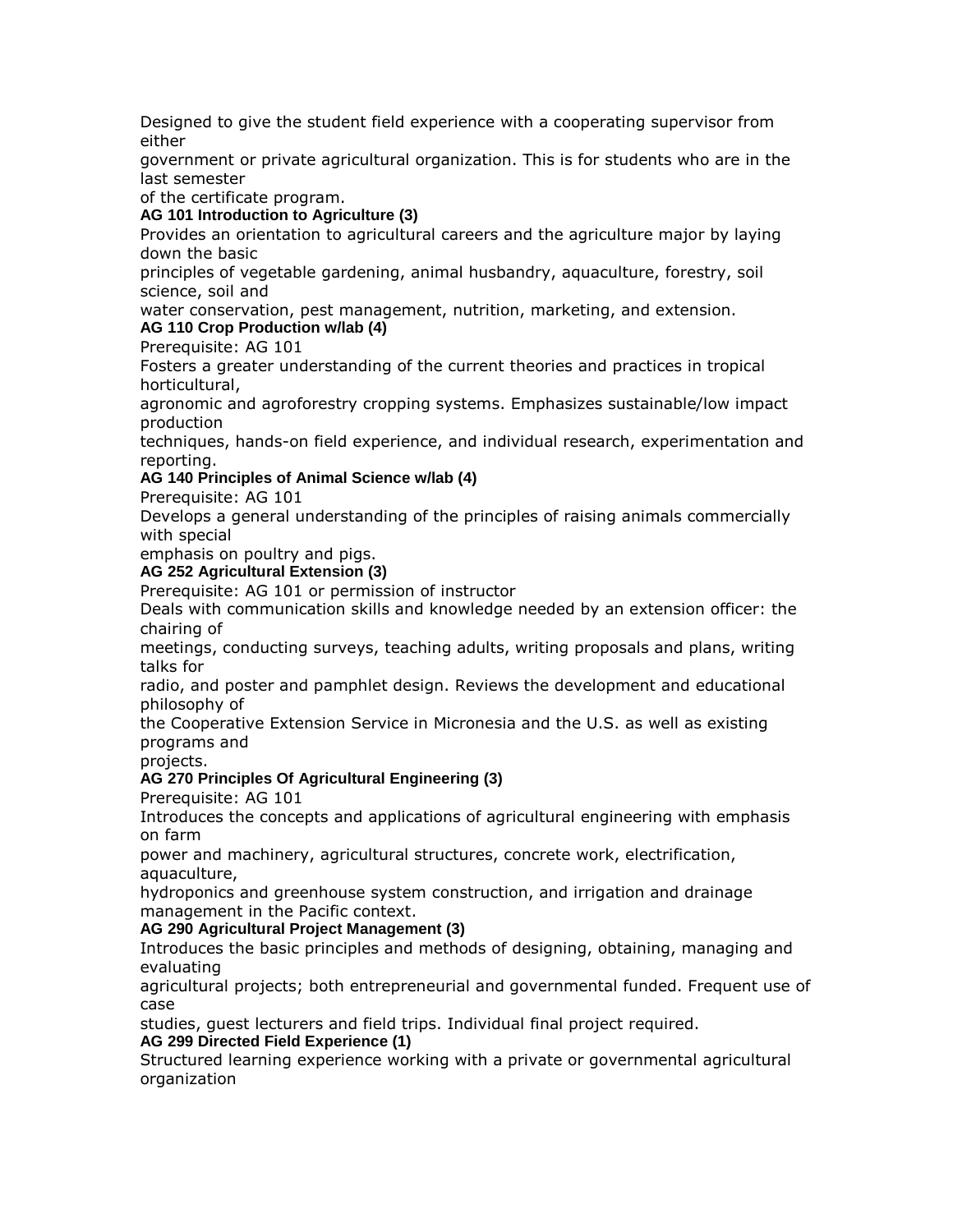or enterprise for at least three hours weekly. Ten hours classroom instruction together with frequent supervisor visits. Diary and final report required.

# **VI. Program Faculty**

Kiyoshi Phillip Associate Professor- Agriculture Master- Agriculture Studies University of Queensland, Australia

# **VII Program Evaluation Methodology**

Division of Agriculture and Natural Resource Management decided to evaluate the program learning outcomes of Ag 140,(animal science) and Ag. 110 (crop science). To asses the level of learning based on course objective by knowledge gain and demonstrative basic skills.

### **Questionarie Preparation**

The questions were designed from the compilation of previous chapter tests and field work tests in both courses. The primary objective was to investigate the success of the students learning experiences. Success is defined as the students capability to pass these tests with higher standards.

Data collection and rubrics developed.

### **Index developed in the major categories in cognitive domain**

| Standard      | 0-never     | 1-seldom    | $2 -$       | 3-often     | 4-always    | Score |
|---------------|-------------|-------------|-------------|-------------|-------------|-------|
| Levels        |             |             | sometimes   |             |             |       |
| Knowledge     | Never       | Seldom      |             | Often       | Always      |       |
|               | recognize   | recognize   | Sometimes   | recognize   | recognize   |       |
|               | and recall  | and recall  | recognize   | and recall  | and recall  |       |
|               | of facts    | of facts    | and recall  | of facts    | of facts    |       |
|               | and details | and details | of facts    | and details | and         |       |
|               |             |             | and details |             | specifics.  |       |
| Comprehension | Never able  | Seldom      | Sometimes   | Often able  | Always      |       |
|               | to          | able to     | able to     | to          | able to     |       |
|               | summarize   | summarize   | summarize   | summarize   | summarize   |       |
|               | or          | or          | or          | or          | or          |       |
|               | paraphrase  | paraphrase  | paraphrase  | paraphrase  | paraphrase  |       |
|               | given       | given       | given       | given       | given       |       |
|               | information | information | information | information | information |       |
| Application   | Never able  | Seldom      | Sometimes   | Often able  | Always      |       |
|               | to use      | able to use | able to use | to use      | able to use |       |
|               | information | information | information | information | information |       |
|               | in a        | in a given  | given in a  | given in a  | given in a  |       |
|               | situation   | situation   | situation   | situation   | situation   |       |
|               | different   | different   | different   | different   | different   |       |
|               | from        | from        | from        | from        | from        |       |
|               | original    | original    | original    | original    | original    |       |
|               | learning    | learning    | learning    | learning    | learning    |       |
|               | context.    | context     | context.    | context     | context     |       |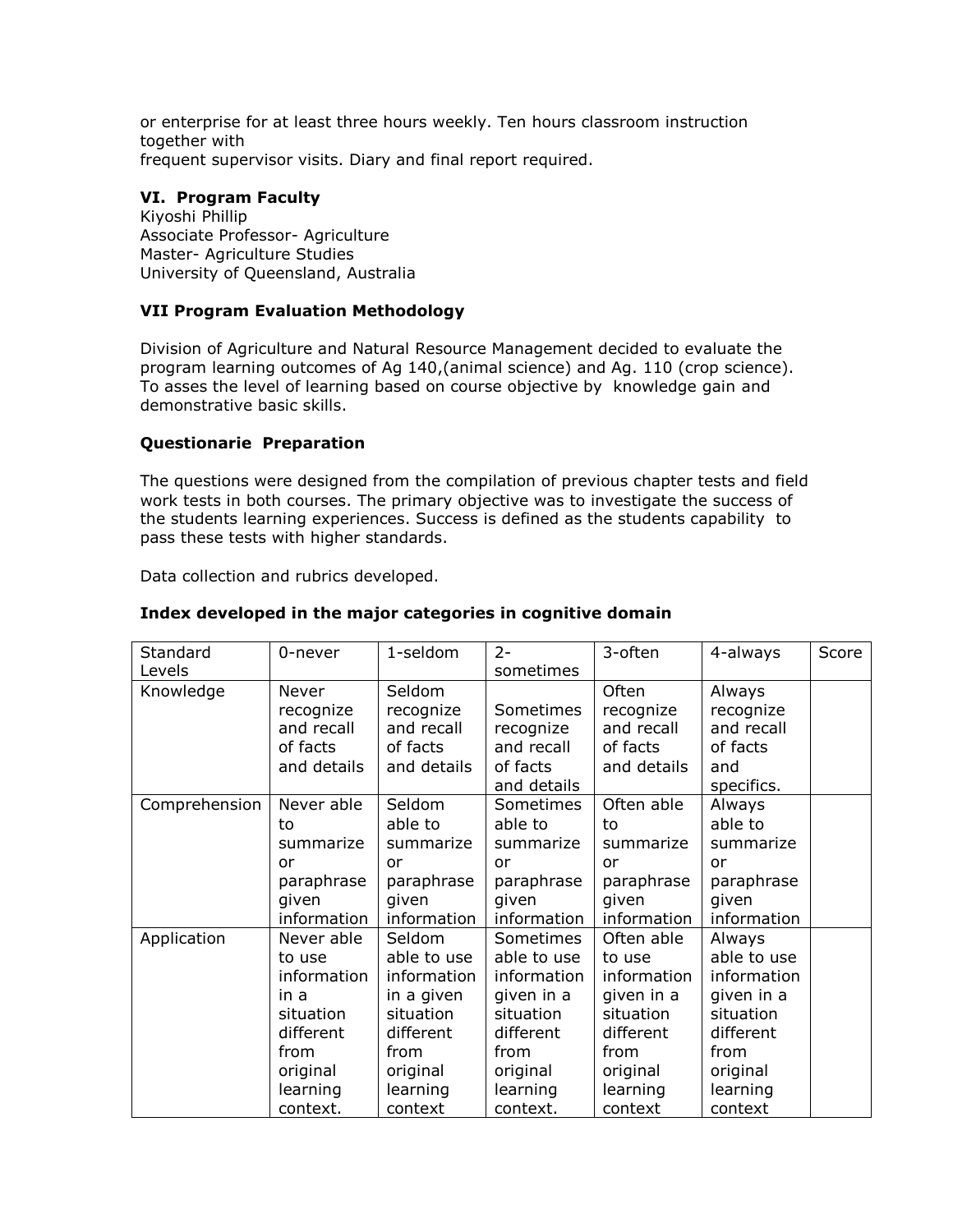| Analysis   | Never able   | Seldom       | Sometimes    | Often able   | Always       |  |
|------------|--------------|--------------|--------------|--------------|--------------|--|
|            |              |              |              |              |              |  |
|            | to separate  | able to      | able to      | to separate  | able to      |  |
|            | whole into   | separate     | separate     | whole into   | separate     |  |
|            | parts, until | whole into   | whole into   | parts, until | whole into   |  |
|            | relationship | parts, until | parts, until | relationship | parts, until |  |
|            | among        | relationship | relationship | among        | relationship |  |
|            | elements     | among        | among        | elements     | among        |  |
|            | are clear    | elements     | elements     | are clear    | elements     |  |
|            |              | are clear.   | are clear.   |              | are clear.   |  |
| Synthesis  | Never able   | Seldom       | Sometimes    | Often able   | Always       |  |
|            | to combine   | able to      | able to      | to combine   | able to      |  |
|            | elements     | combine      | combine      | elements     | combine      |  |
|            | to form      | elements     | elements     | to form      | elements     |  |
|            | new entity   | to form      | to form      | new entity   | to form      |  |
|            | from         | new entity   | new entity   | from         | new one      |  |
|            | original     | from         | from         | original     | from         |  |
|            | one          | original     | original     | one          | original     |  |
|            |              | one          | one          |              | one          |  |
| Evaluation | Never able   | Seldom       | Sometimes    | Often able   | Always       |  |
|            | ves acts of  | able to      | able to      | to make      | able to      |  |
|            | decision-    | make         | make         | decision,    | make         |  |
|            | making,      | decision,    | decision,    | judging or   | decision,    |  |
|            | judging, or  | judging or   | judging or   | selecting    | judging or   |  |
|            | selecting    | selecting    | selecting    | based on     | selecting    |  |
|            | based on     | based on     | based on     | criteria and | based on     |  |
|            | criteria and | criteria and | criteria and | rational.    | criteria and |  |
|            | rationale    | rational     | rational     |              | rational.    |  |

Exceeds standard (must receive a 4 in each area) Meet standard (must receive all 3's or a combination of 3's and 4's) Approaches standard (must receive all 2's or any combination of 3's and 4's) Begins standard (has no 3's or 4's but not all 1's) Absent (has all 1's and 0's)

### **Baseline data collected:**

- 1. program enrollment, 2003- 7, 2004- 15, 2005- 11, 2006- 10, 2007- 5,
- 2. Graduation Rate, 2003- 0, 2004- 0, 2005- 1, 2006-1, 2007, 1
- 3. Average class size, 2003- 19, 2004- 22, 2005- 17, 2006- 14, 2007- 19
- 4. Student cost seat, Not available
- 5. Employment rate, Not available
- 6. Transfer rate, Not available

**Program Analysis:** To be analyzed after collection of student results

### **Program Recommendations:**

1. Develop recruitment and enrollment plan for Chuuk and Yap campuses to offer the Certificate Program to increase transfer students into the degree program. The data collected on enrollment was indeed low